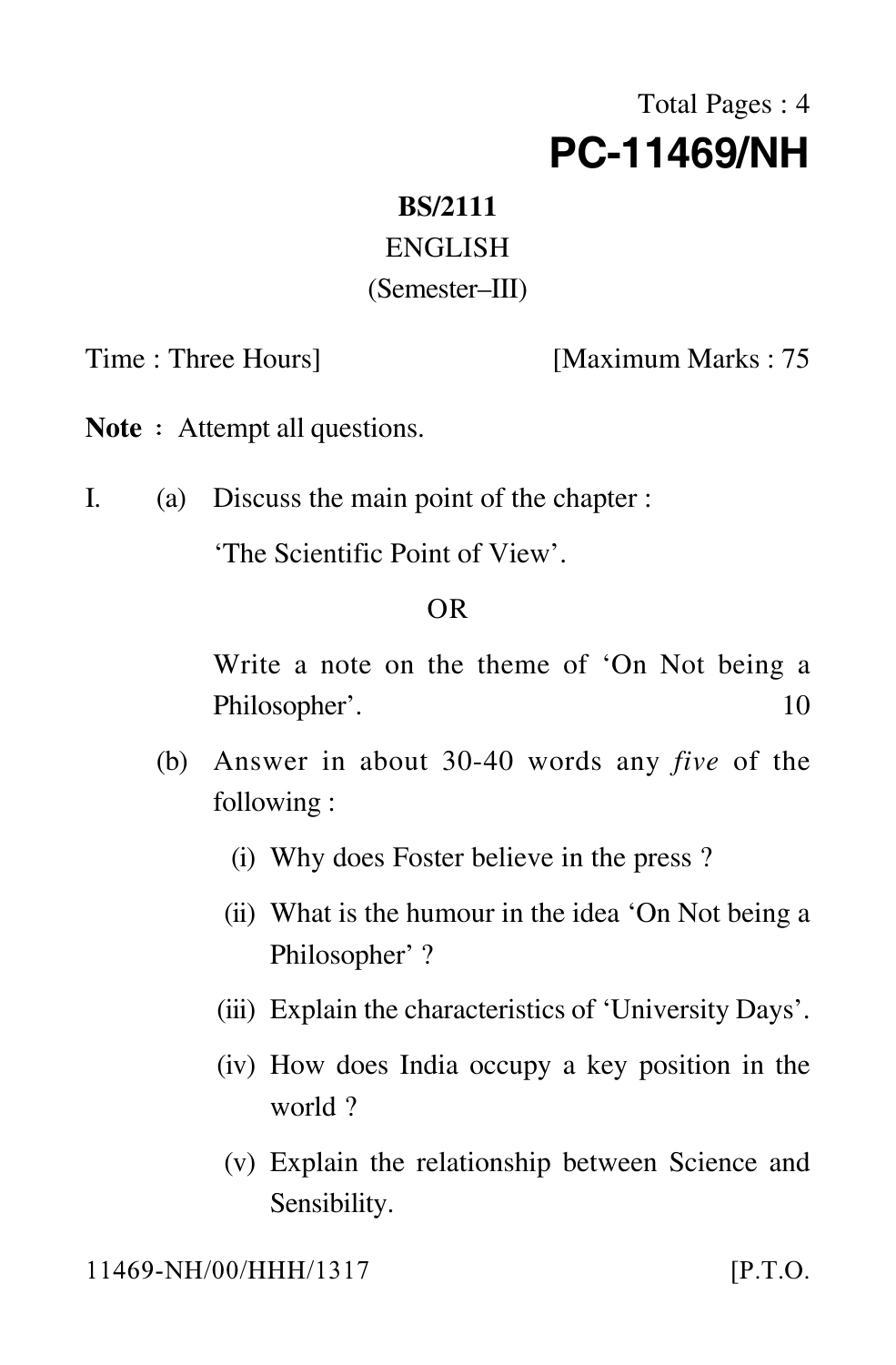- (vi) What are Epictetus's views about material possessions ?
- (vii) What is the main idea of the chapter 'What I Believe' ?  $(5 \times 2=10)$
- II. (a) Discuss the subject matter of 'The Garden Party'.

#### OR

Explain 'The Golden Apples of the Sun' as science fiction. 10

- (b) Answer any *two* of the following in 30-40 words :
	- (i) What was Stasis ?
	- (ii) Discuss the title of the story 'The Golden Apples of the Sun'.
	- (iii) Write a character-sketch of Laura ?  $(2\frac{1}{2} \times 2=5)$
- III. (a) Discuss the contribution of 'The Blazers of a New Trail'.

#### OR

What do you know about Shanti Swarup Bhatnagar's life and his achievements ? 10

- (b) Answer any *two* of the following in 30-40 words :
	- (i) Why is Bose called 'Galileo of Our Country' ?
	- (ii) Why is Meghnad Saha called an 'Institution Builder' ?
	- (iii) What was Sahni's method of Research ?

 $(2\frac{1}{2} \times 2 = 5)$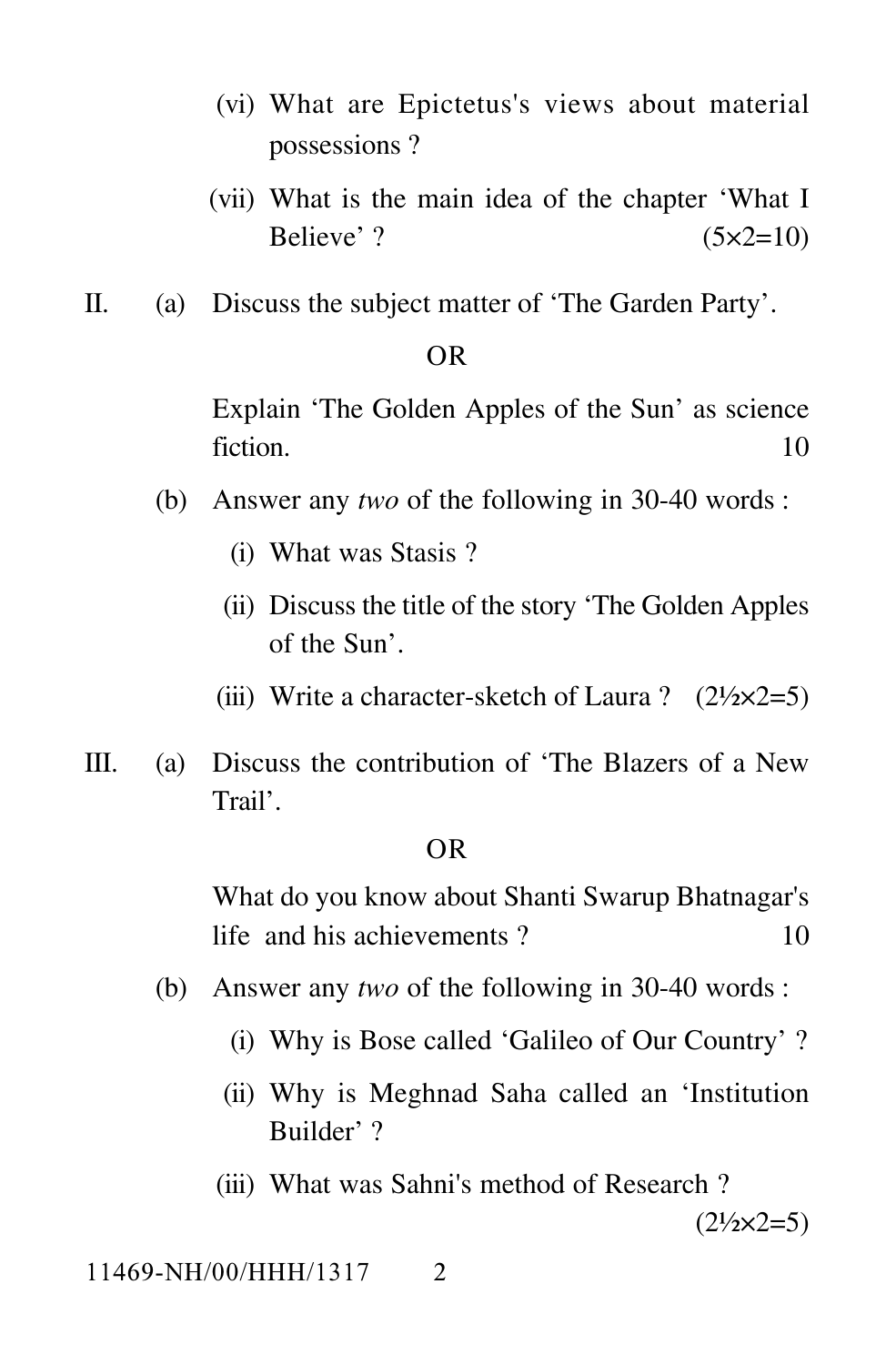IV. (a) Write a letter to your brother who lives in a foreign country, telling him an interesting incident that has taken place in your house ?

# OR

Write a letter to the Editor of a newspaper about the non availability of essential commodities at the fair price shop of your locality. 10

- (b) Use any five of the following words in sentences of your own :
	- (i) Acute.
	- (ii) Bang.
	- (iii) Clone.
	- (iv) Dilemma.
	- (v) Enzyme.
	- (vi) Helix.
	- (vii) Innate.
	- (viii) Obscure.  $(1\times5=5)$

(c) Give a summary of the following passage in one-third of the total number of words in the passage :

Habits of idleness once firmly fixed cannot be suddenly thrown off. The man who has wasted the precious hours of life's seed-time finds that he cannot really harvest in life's autumn. Lost wealth may be replaced by industry, lost knowledge by study, lost health by temperance or medicine but lost time is gone for ever. In the long list of excuses for the neglect of duty there